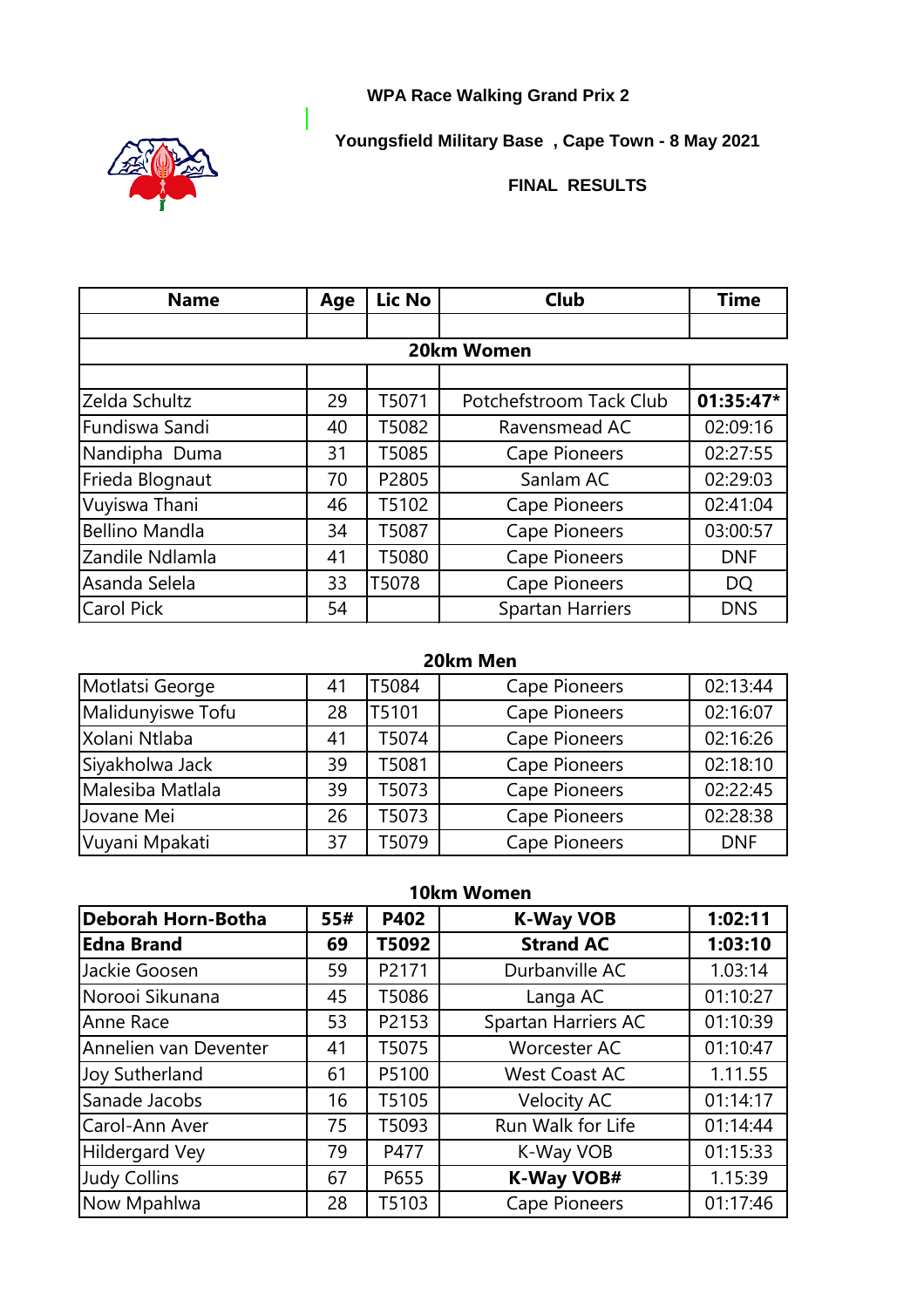| Liezel van Wyk                | 22 | P1380  | Nedbank AC                 | 01:16:40 |
|-------------------------------|----|--------|----------------------------|----------|
| Siobhan Dunn#                 | 19 | P2120  | <b>Spartan Harriers AC</b> | 01:16:40 |
| Jane Fuller                   | 62 | P515   | K-Way VOB                  | 01:18:09 |
| <b>Isabel Roux</b>            | 68 | T5096  | <b>Bellville AC</b>        | 01:18:29 |
| Mary Schipper                 | 74 | T5097  | <b>Bellville AC</b>        | 01:19:48 |
| CJ Dunn                       | 54 | P2106  | Spartan Harriers AC        | 01:20:42 |
| <b>Gretchen-Anne Tengaren</b> | 34 | T5098# | <b>No Club</b>             | 01:20:44 |
| Noxolo Ginggi                 | 17 | T5091  | No Club                    | 01:21:44 |
| <b>Rene Dick</b>              | 56 | P664   | <b>K-Way VOB#</b>          | 01:23:05 |
| Jackie Joseph                 | 71 | P2171  | Spartan Harriers AC        | 01:23:22 |
| <b>Charlotte Ketleway#</b>    | 73 | 2265   | <b>K-Way VOB</b>           | 01:25:57 |
| Peggy Reid                    | 84 | P2137  | Spartan Harriers AC        | 01:27:58 |
| Joy Riviera                   | 66 | P2167  | Spartan Harriers AC        | 01:30:40 |
| <b>Gail Williams</b>          | 63 |        | Spartan Harriers AC        |          |
| Pam James                     | 63 |        | Spartan Harriers AC        |          |

|                          |    |       | 10km Men                  |          |
|--------------------------|----|-------|---------------------------|----------|
| <b>Christian Bester</b>  | 17 | T5083 | Swartland                 | 0:46:25  |
| <b>Tariq Klink</b>       | 19 | P1600 | <b>CPUT</b>               | 00:53:27 |
| <b>Brentonio Loops</b>   | 20 | P2005 | <b>UWC</b>                | 00:54:59 |
| <b>Charlton Pieterse</b> | 16 | T5106 | <b>Velocity AC</b>        | 00:55:01 |
| <b>Durando Aweries</b>   | 17 | P1427 | Nedbank AC                | 00:58:47 |
| Adam Papier              | 58 | T5104 | Ommidraai AC              | 01:00:59 |
| <b>Piet Pretorious</b>   | 71 | T5090 | <b>Bellville AC</b>       | 01:01:53 |
| Mthetho Williams         | 34 | T5107 | Langa AC                  | 01:02:11 |
| Nicholas Jefra           | 52 | T5099 | Easterns Kraaifontein     | 01:04:00 |
| Thembelani Figlan        | 55 | T5108 | Nedbank AC                | 01:05:33 |
| <b>Raymond Fuller#</b>   | 62 | P516  | <b>K-Way VOB</b>          | 01:05:37 |
| Len Diedericks#          | 76 | 13285 | <b>Cape Multisport AC</b> | 01:08:29 |
| <b>Hilton Donson</b>     | 58 | P2211 | Spartan Harriers AC       | 01:10:01 |
| Arnond Thompson          | 67 | P2221 | Spartan Harriers AC       | 01:10:33 |
| <b>Hendry Cleophas</b>   | 72 | T5088 | Nedbank AC                | 01:13:34 |
| John Graham Child        | 70 | P2222 | Spartan Harriers AC       | 01:16:05 |
| <b>Brian Aver</b>        | 77 | T5094 | Run Walk For Life         | 01:18:55 |
| Patric Oscar Dreyer      | 71 | p2111 | Spartan Harriers AC       | 01:21:08 |

| 5km Boys/Men     |    |               |                        |          |
|------------------|----|---------------|------------------------|----------|
| Sazi Mpakathi    | 14 | Bib 100       | <b>Cape Pioneers</b>   | 00:33:14 |
| Douglas Hector   | 61 | <b>Bib 66</b> | Langebaan Strandlopers | 00:33:15 |
| Ngcali Mpakathi  | 12 | <b>Bib 38</b> | <b>Cape Pioneers</b>   | 00:33:17 |
| Alutha Mpakathi  | 16 | <b>Bib 13</b> | Cape Pioneers          | 0:37:03  |
| Yamkela Mpakathi | 17 | <b>Bib 20</b> | <b>Cape Pioneers</b>   | 0:37:53  |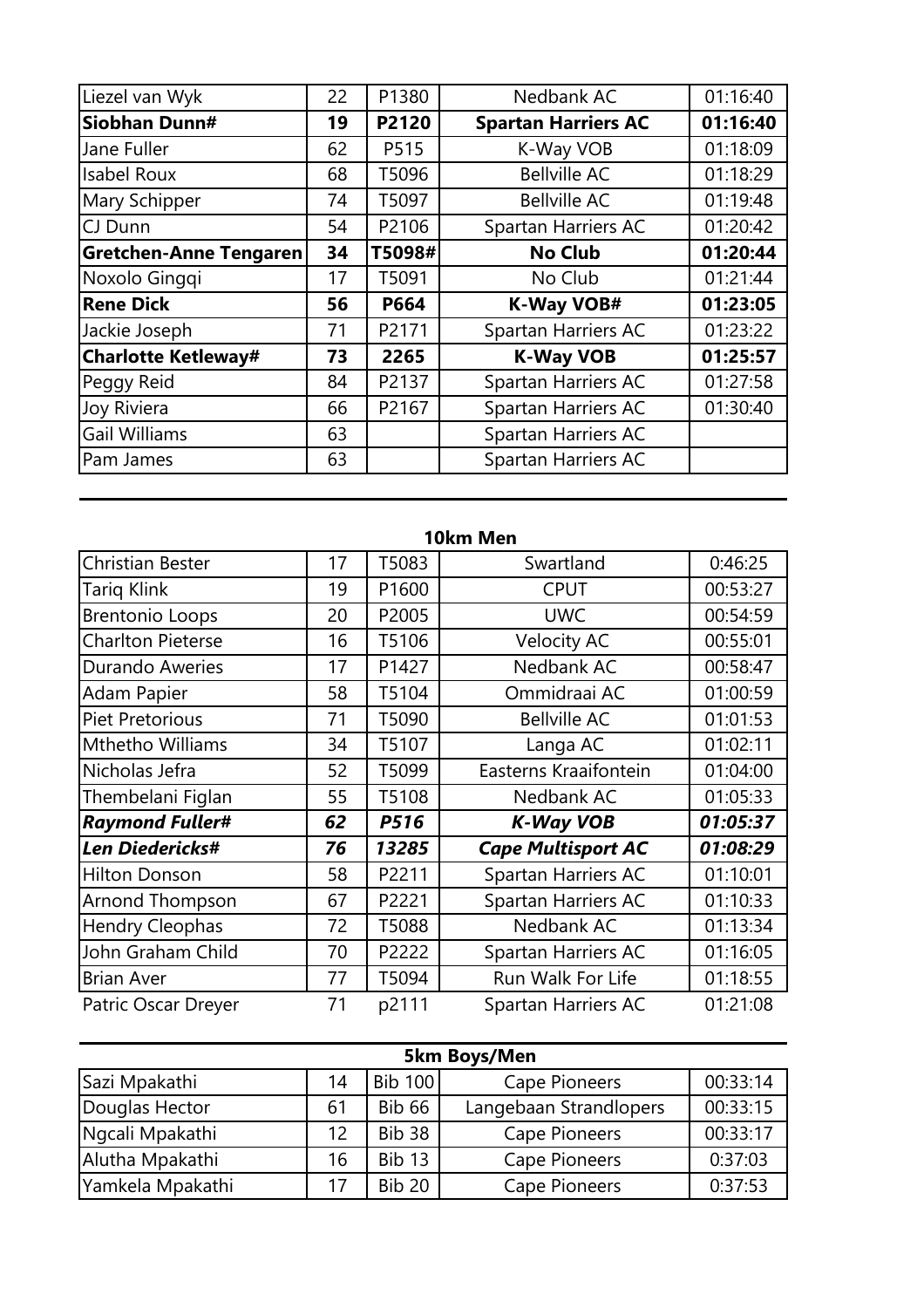| Sakkie Mentoor         | 68              | Bib 5            | Salkoriane                    | 00:39:19    |
|------------------------|-----------------|------------------|-------------------------------|-------------|
| Asanda Silele          | 15              | 50725            | <b>SAPS WP</b>                | 00:40:42    |
| Piet Dokter            | 67              | Bib <sub>8</sub> | Salkoriane                    | 00:41:19    |
| Hennie Basson          | 72              | <b>Bib 32</b>    | Salkoriane                    | 00:51:33    |
| Charlie Thompson       | 12              |                  |                               | <b>DNS</b>  |
| Echel Hanga            | 13              |                  |                               | <b>DNS</b>  |
|                        |                 |                  | <b>5km Girls/Women</b>        |             |
| Emma Hartley           | 14              | Bib 31           | Swartland                     | 00:29:58    |
| Ronelle Bothe          | 59              | T5072            | <b>JHB Harriers AC</b>        | 00:31:27    |
| Racquel Lenise Geduld  | 45              | <b>Bib 16</b>    | Langebaan Strandlopers        | 00:42:22    |
| Sandra Hector          | 47              | <b>Bib 62</b>    | Langebaan Strandlopers        | 00:48:11    |
| Patricia Galant        | 37              | Bib 37           | Salkoriane                    | 00:51:39    |
| <b>Welize Burgess</b>  | 69              | Bib 6            | Salkoriane                    | 00:51:39    |
| Susan Bourne           | 55              | <b>Bib</b>       | K-Way VOB                     | 00:50:28    |
| <b>Susan Bourne</b>    | $\overline{55}$ | <b>Bib</b>       | <b>K-Way VOB</b>              | <b>DNS#</b> |
|                        |                 |                  | <b>3km Boys/Girls</b>         |             |
| Ayanda Permall         | 14              | <b>Bib 15</b>    | Capricorn AC                  | 00:20:59    |
| Joshua Alexandre       | 12              | Bib <sub>3</sub> | Salkoriane                    | 00:21:06    |
| Charl van Deventer     | 13              |                  |                               |             |
|                        |                 | Bib 7            | <b>Worcester AC</b>           | 00:21:07    |
| Rudewaan Saaiman       | 11              | Bib 13           | Salkoriane                    | 00:21:24    |
| Tatum Haas             | 10              | Bib 4            | Ravensmead AC                 | 00:21:50    |
| <b>Josh Geduld</b>     | 8               | <b>Bib 62</b>    | Langebaan Strandlopers#       | 00:21:51    |
| Caira Michaux          | 13              | Bib 17           | Swartland AC                  | 00:22:04    |
| <b>Alex Hartley</b>    | 12              | <b>Bib 16</b>    | Swartland AC                  | 00:22:48    |
| Tamzyn Kennely         | 14              | <b>Bib 11</b>    | Salkoriane                    | 00:24:09    |
| Thando Mpakathi        | 8               | <b>Bib 10</b>    | <b>Cape Pioneers</b>          | 00:24:39    |
| Zoe Manas              | 14              | J20303           | Capricorn AC                  | 00:25:04    |
| Kay-Lee Geduld#        | 11              | <b>Bib 63</b>    | <b>Langebaan Strandlopers</b> | 00:25:32    |
| <b>Anthony Fourie#</b> | 12              | Bib 6            | <b>Salkoriane</b>             | 02:13:00    |
| Eldonicia Diedericks   | 9               | <b>Bib 10</b>    | Salkoriane                    | 00:26:12    |

| 1km Boys        |     |              |          |
|-----------------|-----|--------------|----------|
| Abdush Williams | Bib | Capricorn AC | 00:08:39 |

## **1km Girls**

| <b>Blance Mathews</b> | 11 | <b>Bib 10</b> | Capricorn AC | 00:07:02 |
|-----------------------|----|---------------|--------------|----------|
| <b>Ester Gwerv</b>    | 12 | 6             | Capricorn AC | 00:07:05 |
| Daniel Aploon         | 10 | 11            | Capricorn AC | 00:07:08 |
| Weli Nyirenda         | 13 | 8             | Capricorn AC | 00:07:36 |
| Catherine Phiri       | 11 |               | Capricorn AC | 00:08:19 |
| Stella Kamanga        | 13 |               | Capricorn AC | 00:09:01 |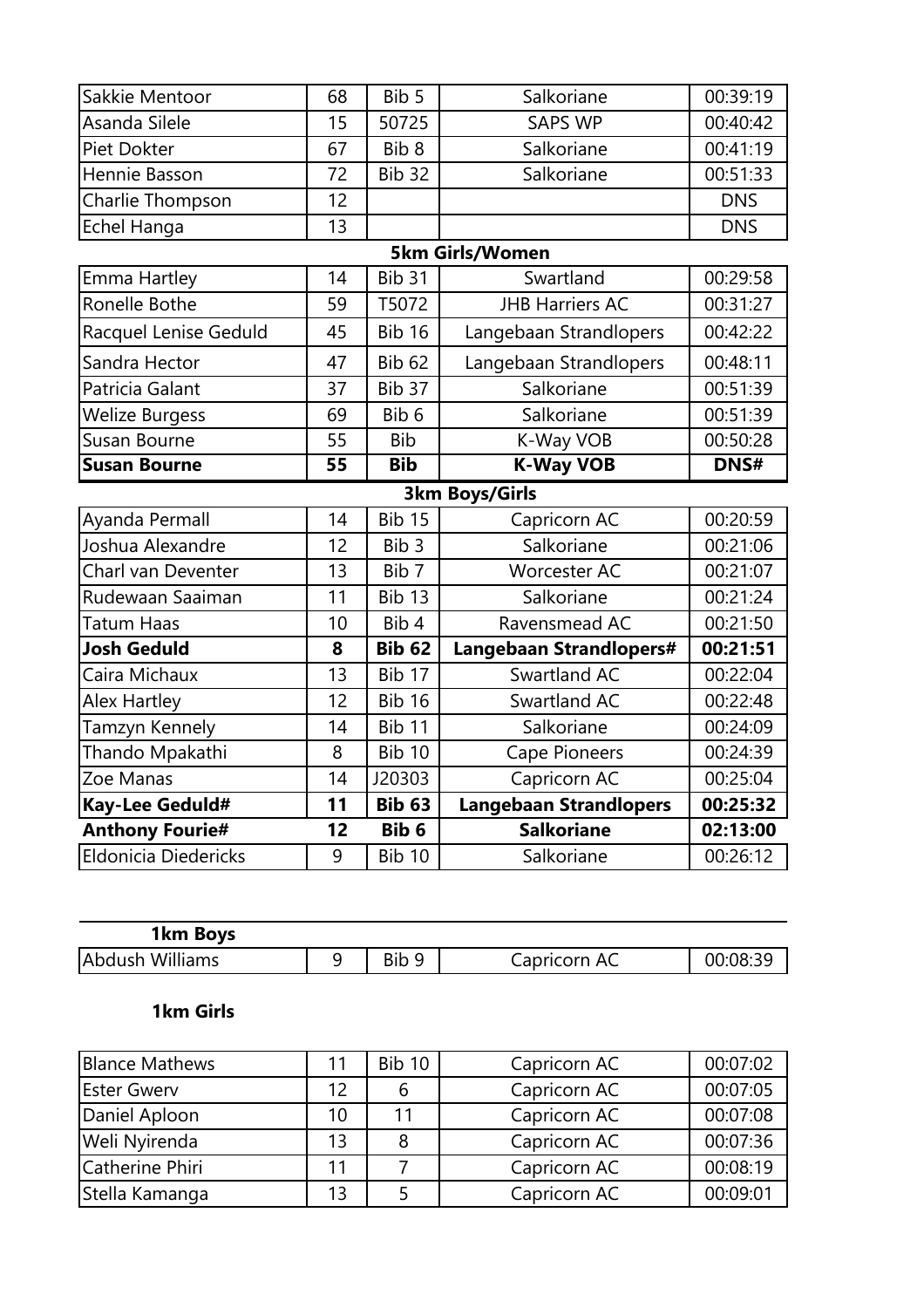**\* Personal Best**

**#Ammended** 

*Should you have any Queries, Corrections, or missing information, please contac events@wpathletics.co.za and we try to address it amicably.*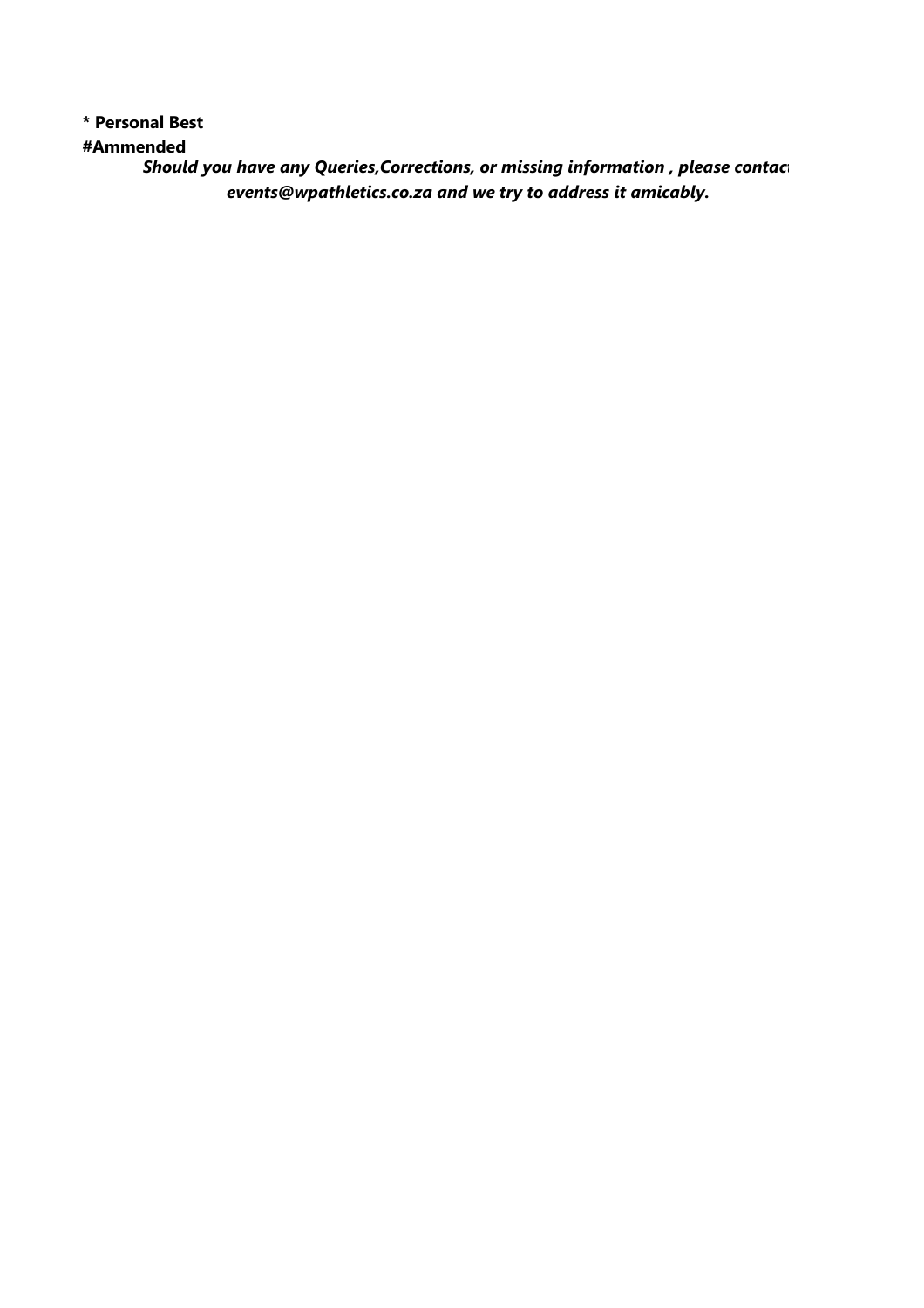| Position      |
|---------------|
|               |
|               |
|               |
| 1             |
| 2             |
| 3             |
| 4             |
| $\frac{5}{6}$ |
|               |
|               |
|               |
|               |

| 1 |
|---|
| 2 |
| 3 |
| 4 |
| 5 |
| 6 |
|   |

| 1                           |
|-----------------------------|
| 2#                          |
| $\overline{3}$              |
| $\frac{4}{5}$ $\frac{5}{6}$ |
|                             |
|                             |
| $\frac{1}{7}$               |
| $\frac{8}{9}$               |
|                             |
| 10                          |
| 1<br>1                      |
| 12                          |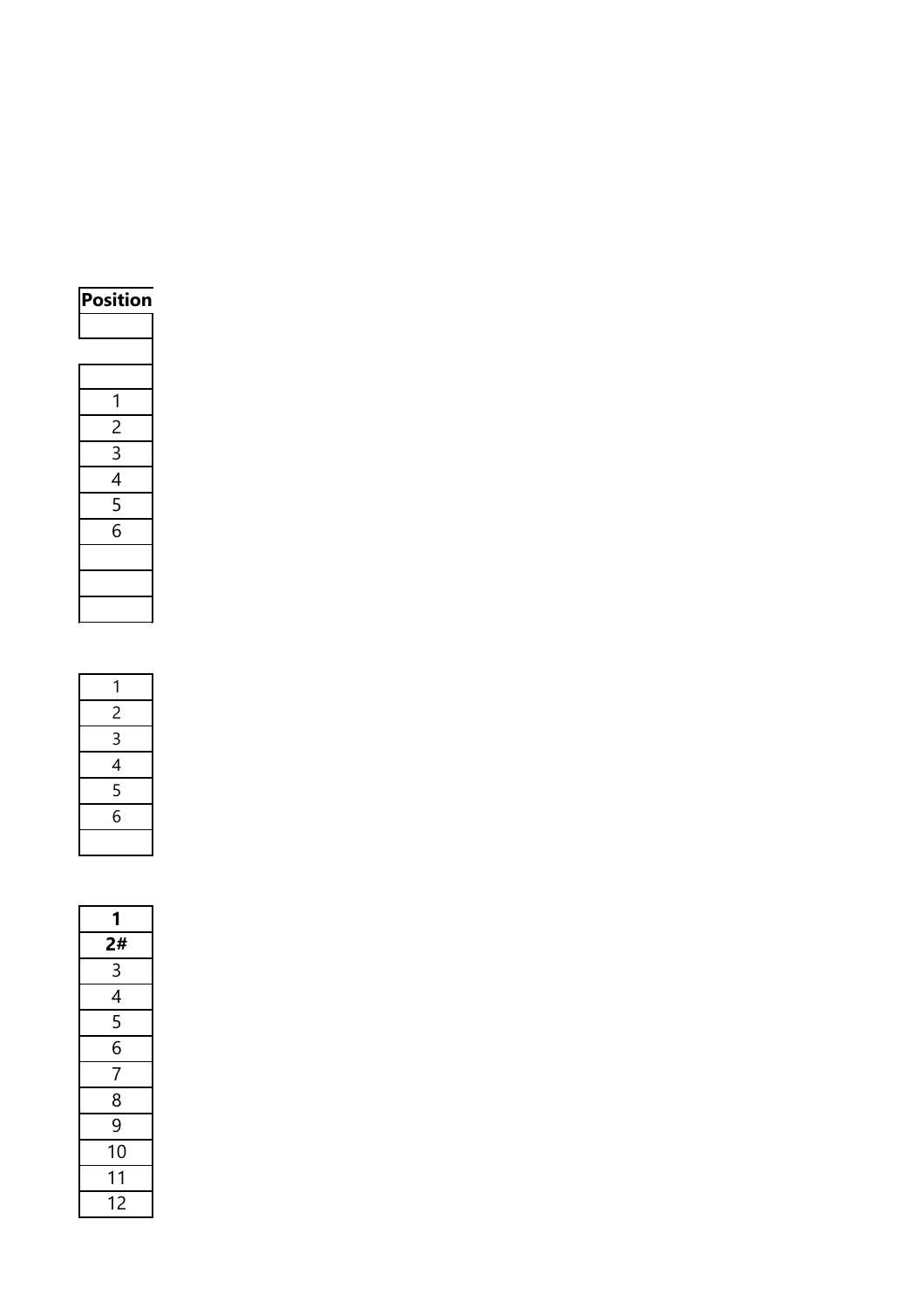| 14<br>15<br>16<br>17<br>18<br>19<br>20<br>21<br>22<br>23<br>24<br>25<br><b>DNS</b> | 13         |
|------------------------------------------------------------------------------------|------------|
|                                                                                    |            |
|                                                                                    |            |
|                                                                                    |            |
|                                                                                    |            |
|                                                                                    |            |
|                                                                                    |            |
|                                                                                    |            |
|                                                                                    |            |
|                                                                                    |            |
|                                                                                    |            |
|                                                                                    |            |
|                                                                                    |            |
|                                                                                    |            |
|                                                                                    | <b>DNS</b> |

| 1                                                                                                                 |
|-------------------------------------------------------------------------------------------------------------------|
| $\frac{2}{3}$ $\frac{3}{4}$ $\frac{4}{5}$ $\frac{6}{6}$ $\frac{7}{7}$ $\frac{8}{8}$ $\frac{9}{9}$ $\frac{10}{10}$ |
|                                                                                                                   |
|                                                                                                                   |
|                                                                                                                   |
|                                                                                                                   |
|                                                                                                                   |
|                                                                                                                   |
|                                                                                                                   |
|                                                                                                                   |
| <b>11</b>                                                                                                         |
| $\overline{12}$                                                                                                   |
| $\overline{13}$                                                                                                   |
| $\frac{1}{14}$                                                                                                    |
| $\frac{15}{16}$                                                                                                   |
|                                                                                                                   |
| $\overline{17}$                                                                                                   |
| 18                                                                                                                |

| 1 |
|---|
| P |
| 3 |
| 4 |
| 5 |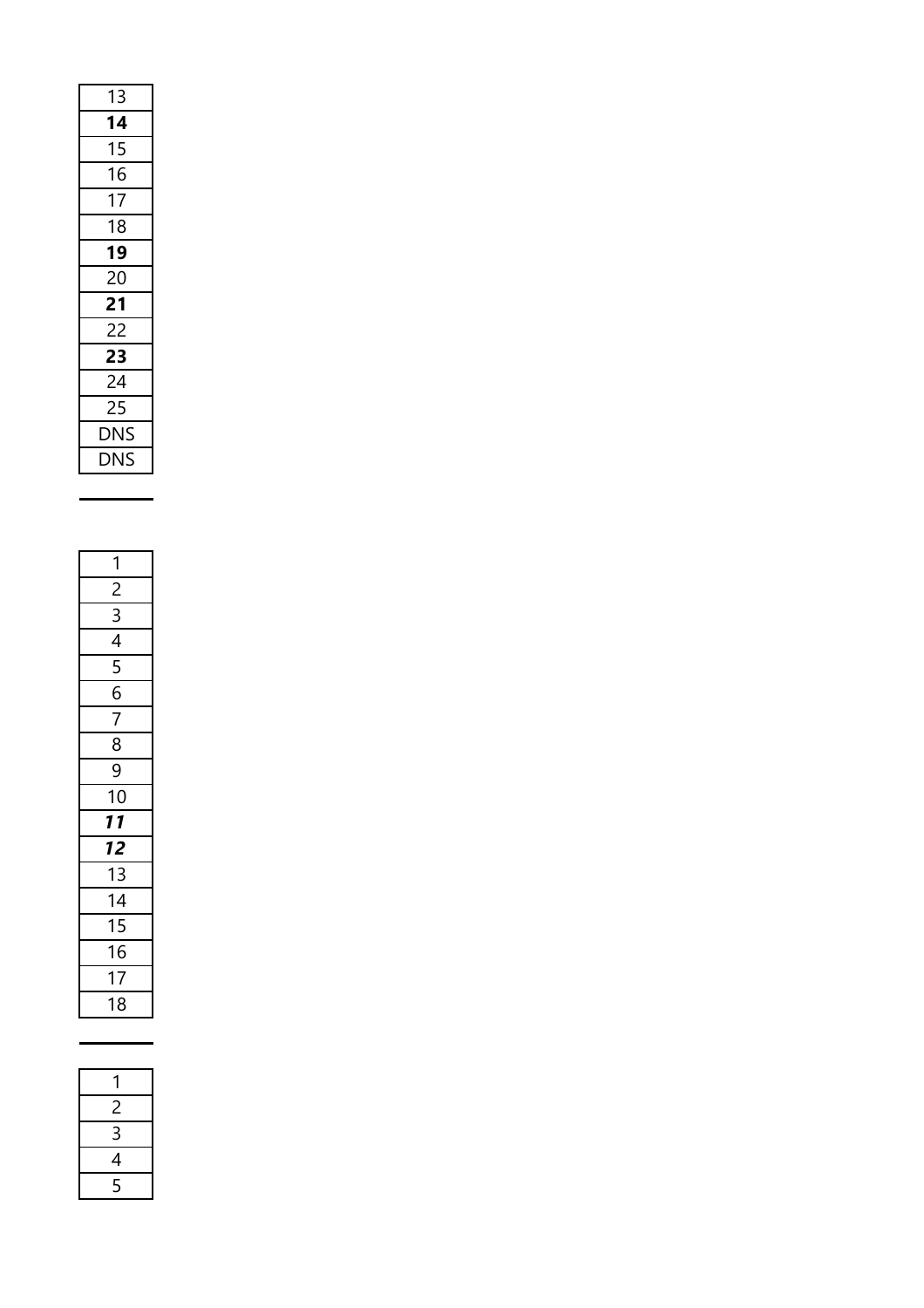| 6             |  |
|---------------|--|
| 7             |  |
| $\frac{8}{9}$ |  |
|               |  |
|               |  |
|               |  |
|               |  |

| $\frac{6}{7}$ $\frac{8}{9}$               |
|-------------------------------------------|
|                                           |
|                                           |
|                                           |
|                                           |
|                                           |
|                                           |
|                                           |
|                                           |
| $\frac{1}{2}$ $\frac{2}{3}$ $\frac{4}{4}$ |
| $\frac{1}{5}$ $\frac{1}{5}$ $\frac{1}{7}$ |
|                                           |
|                                           |
|                                           |
|                                           |
| $\mathbf{1}$                              |
| $\frac{2}{3}$ $\frac{3}{4}$ $\frac{4}{5}$ |
|                                           |
|                                           |
|                                           |

| 1              |
|----------------|
|                |
| $\frac{2}{3}$  |
|                |
| $\overline{5}$ |
| $\frac{6}{7}$  |
|                |
| 8              |
| $\frac{8}{9}$  |
| 10             |
| 1<br>1         |
| 12             |
| 13             |
| 14             |



| 14                          |  |
|-----------------------------|--|
|                             |  |
|                             |  |
| 1                           |  |
|                             |  |
|                             |  |
|                             |  |
| 1                           |  |
| $\frac{2}{1}$               |  |
|                             |  |
| $\frac{3}{4}$ $\frac{4}{5}$ |  |
|                             |  |
|                             |  |